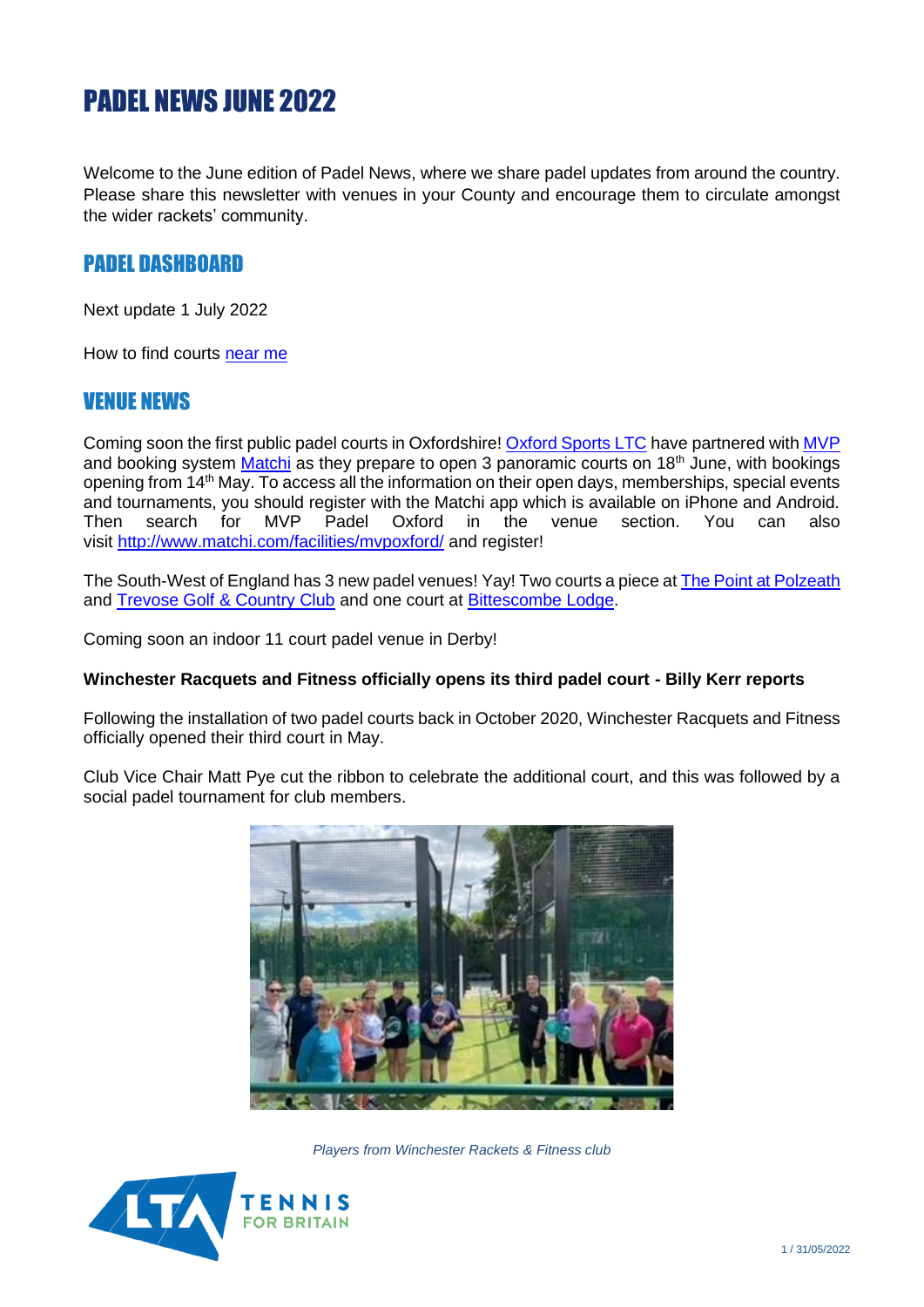Since installing the courts, which were provided by The Padel Court Company, the Winchester club has signed up over 110 new members on the new padel membership category, while the courts are also regularly used by a large section of the existing rackets and fitness members who also have access to the padel courts included in their membership package.

The total cost of installation was approximately £150K and based on the income generated in year one the club are already confident that they will have payback from court fees and additional membership income in as little as three years!

If any clubs in the county would like advice or guidance, Billy Kerr, the padel representative on the Hampshire LTA council, will be happy to assist. Billy who was GM at Winchester and oversaw the introduction of padel to the club, is also able to arrange visits or viewing of the courts at Winchester for any interested clubs. You can reach Billy at [billy@winchesterracquetsandfitness.net](mailto:billy@winchesterracquetsandfitness.net)

### SENIORS PADEL

#### **Over 39 & would like to compete for GB Seniors Women's team? Come to a Selection Event!**

Building on the success of the GB Women's Senior Padel Team at the FIP World Championships in Las Vegas, the GB Seniors Women's Steering Group of Sally Fisher (Director of GB Ladies Senior Padel), Libby Fletcher (Head of Performance and National Teams), Anthea Hunt (Head of Communications and Sponsor Relations), and Nigel Garton (National Coach and Head of Selection Committee) continue their search for Britain's top female padel talent in age categories 40+ 45+ 50+ 55+ and 60+.

If you hold a British Passport, have strong padel match play and some competition experience at Club, League or LTA level, you are welcome to sign up for a selection event and come and play with some of the current GB squad and receive coaching input from our National Coach.

The June to October calendar of GB Senior Women's events (including two selection events) has recently been announced.

If you would like to sign up or hear more, please message our "gb\_seniors\_padel" Instagram account with your contact details and we will contact you.



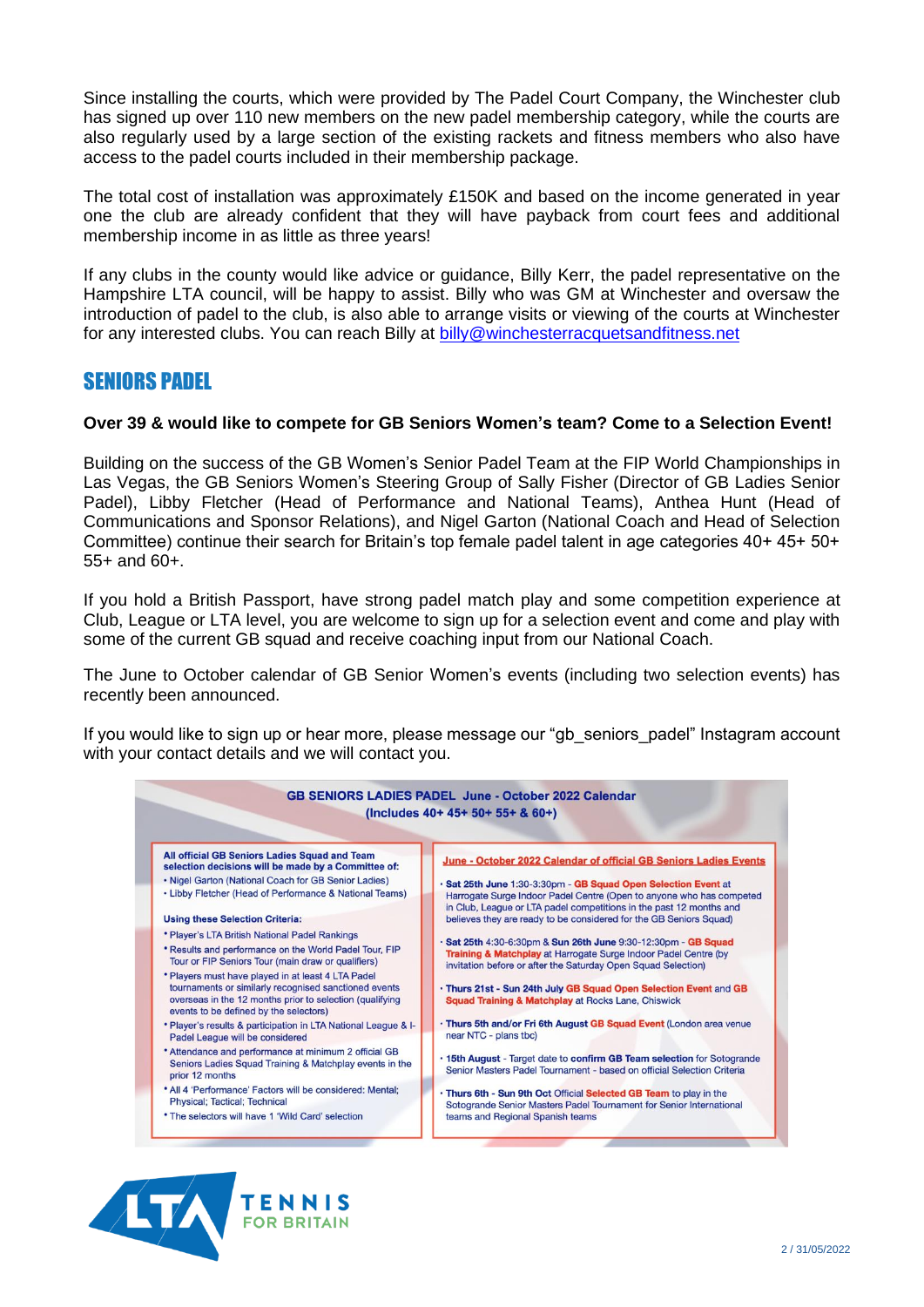# PADEL TASTER SESSIONS

For rackets venues considering padel, remember you can book the National Tennis Centre padel courts on a pay-and-play basis. Find out more details [here.](https://clubspark.lta.org.uk/PadelNTC)

## **COMPETITION**

This year's competition calendar, up until the end of July, is now available [here.](https://www.lta.org.uk/globalassets/play/padel/lta-padel-tour-feb-july-2022.pdf) Teams can now enter the LTA Padel National League [here](https://spark.adobe.com/page/vSnkcpTBtnIY7/)

Stratford Padel club hosted a recent Men's and Women's tournament, featuring British Number 1 Tia Norton, who won with her Spanish partner. A healthy number of entrants with 12 women's pairs and 32 men's pairs.

**National Teams:** World Championships (Men's & Women) will take place Oct/Nov 2022 in either Spain, Italy, or Qatar (TBC)

- GB will most likely have to Qualify (July/Aug/Sep exact dates TBC)
- Several training camps are taking place over next few months (supporting transparent selection)
- Additional training camps are running for other categories (Juniors & Seniors) at venues around the country to support overall pathway.

# THE PROFESSIONAL GAME

At the top end for the game, the season has kicked off in style with both the World Padel Tour and FIP offering events all over the world – With such a global platform the sport is quickly living up to its reputation to being the fastest-growing-sport-in-the-world. Top British players continue to compete at FIPs and World Padel Tour events. Major in Rome at the end of May, and then Roland Garros in July will feature some Brits.

### FIP

[www.padelfip.com](http://www.padelfip.com/)

# WORLD PADEL TOUR – 2022 CALENDAR

| Calendario 2022<br>R2N22 |    |                           |    |               |                   |                                   |                               |                     |    |                                        |    |    |                       | Calendario sujeto a modificaciones y/o a la<br>Incorporación de nuevas pruebas oficiales<br>Calendar subject to modifications and/or the<br>incorporation of new official tournaments | <b>VA MASCULINO/FEMENINO</b><br><b>MASCULINO</b><br>÷<br>MALE |                  |    |              |              | <b>OPEN</b><br><b>MASTER</b><br>CHALLENGER<br><b>EXHIBITION</b> |                                                                                                                                             |    | <b>MASTER FINAL</b><br>CH. FINAL |  |                      |
|--------------------------|----|---------------------------|----|---------------|-------------------|-----------------------------------|-------------------------------|---------------------|----|----------------------------------------|----|----|-----------------------|---------------------------------------------------------------------------------------------------------------------------------------------------------------------------------------|---------------------------------------------------------------|------------------|----|--------------|--------------|-----------------------------------------------------------------|---------------------------------------------------------------------------------------------------------------------------------------------|----|----------------------------------|--|----------------------|
|                          |    |                           |    |               |                   |                                   |                               |                     |    |                                        |    |    |                       |                                                                                                                                                                                       |                                                               |                  |    |              |              |                                                                 | D/U L/M M/T X/W J/R V/F B/S D/U L/M M/T X/W J/R V/F B/S D/U L/M M/T X/W J/R V/F B/S D/U L/M M/T X/W J/R X/F B/W J/R V/F B/S D/U L/M M/T X/W |    |                                  |  |                      |
| <b>FEB/FEB</b>           | O1 |                           |    |               |                   | 02 03 04 05 06 07 08 09 10 11     |                               | 12<br>13            | 14 | 15                                     | 16 |    | ш                     | 7-20 FEB/FEB V                                                                                                                                                                        | <b>21-27 FEB/FEB</b>                                          |                  |    |              | 迖            | 128                                                             |                                                                                                                                             |    |                                  |  |                      |
| <b>MAR/MAR</b>           |    | 01 02 03 04 05 06         |    |               |                   | REIS<br>07-13 MAR/MAR             |                               | ΨÂ                  | 14 | 15                                     | 16 | T  | 18                    | 19 20                                                                                                                                                                                 | 21-27 MAR/MAR                                                 |                  |    |              | ÷            | <b>GETAFE</b>                                                   | ÷i<br><b>28-03 MAR/ABR</b>                                                                                                                  |    |                                  |  |                      |
| <b>ABR/APR</b>           |    |                           |    |               |                   | ALICANTE<br><b>04-10 ABR/APR</b>  |                               | $\ddot{\bullet}$    | Ħ  | 12                                     | 13 | 14 | 15<br>16              | $\tau$                                                                                                                                                                                | 19<br>18                                                      | 20               | 21 | 22           | 23 24        |                                                                 | <b>ALBACETE</b><br><b>25-01 ABR/MAY</b>                                                                                                     | ÷i |                                  |  |                      |
| <b>MAY/MAY</b>           |    |                           |    |               |                   | <b>MISSELS</b><br>02-08 MAY/MAY   |                               | ÷                   |    | 09 10 11                               |    | 12 | 14<br>13 <sup>°</sup> | 15                                                                                                                                                                                    | 16-22 MAY/MAY                                                 | <b>PENNYA BE</b> |    |              |              | <b>MALLI</b>                                                    | H.<br><b>23-29 MAY/MAY</b>                                                                                                                  |    |                                  |  |                      |
| <b>JUN/JUNE</b>          |    | MARRELLA<br>30-O5 MAY/JUN |    |               | ÷i                | <b>06-12 JUN/JUNE</b>             |                               | ŵ                   |    | <b>FRANCE</b><br><b>13-19 JUN/JUNE</b> |    |    |                       |                                                                                                                                                                                       | VALLADOLID<br><b>20-26 JUN/JUNE</b>                           |                  |    |              | $\ddot{x}$   |                                                                 | 27 28 29                                                                                                                                    |    |                                  |  |                      |
| <b>JUL/JULY</b>          |    |                           |    |               | <b>O3 JUN/JUL</b> | <b>LENGTH</b><br>04-10 JUL/JULY   |                               | ÷                   | 11 | 12                                     | 13 | 14 | 16<br>15              | $\tau$                                                                                                                                                                                | W<br>18-24 JUL/JULY                                           |                  |    |              | $\cdot$      |                                                                 | 25 26 27 28 29 30 31                                                                                                                        |    |                                  |  |                      |
| AGO/AUG                  |    |                           |    |               |                   | O1                                | 02 03 04 05 06 07 08 09 10 11 |                     |    |                                        |    |    | 12 <sub>2</sub><br>13 | 14                                                                                                                                                                                    | 15<br>16                                                      | T                | 18 | $-21$ AGO/AU |              |                                                                 | CALANDA<br><b>22-28 AGO/AUG</b>                                                                                                             |    | $\ddot{x}$                       |  |                      |
| <b>SEPT/SEPT</b>         |    | 29-04 AGO/SEPT VA         | ЭΛ |               |                   | <b>SARDEGN</b><br>05-11 SEPT/SEPT |                               | $\ddot{\mathbf{v}}$ |    | STOCKHOLM<br>12-18 SEPT/SEPT           |    |    |                       |                                                                                                                                                                                       | <b>MADRID</b><br>19-25 SEPT/SEPT                              |                  |    |              | ÷            |                                                                 | <b>ISTERDAR</b><br>26-02 SEPT/OCT                                                                                                           |    |                                  |  |                      |
| OCT/OCT                  |    |                           |    |               |                   | <b>NTANDER</b><br>03-09 OCT/OCT   |                               | ÷                   |    | <b>DLE EAST</b><br>10-16 OCT/OCT       |    |    |                       | $\bullet$                                                                                                                                                                             | <b>TNORCI</b>                                                 | $-23$ OCT/OCT    |    |              |              |                                                                 | 24 25 26 27 28 29 30                                                                                                                        |    |                                  |  |                      |
| <b>NOV/NOV</b>           |    | VALÈNCIA<br>31-06 OCT/NOV |    |               | ÷                 | <b>MALM</b><br>07-13 NOV/NOV      |                               |                     |    | <b>UENOS AIRES</b><br>14-20 NOV/NOV    |    |    |                       |                                                                                                                                                                                       | <b>TEXTER</b><br>21-27 NOV/NOV                                |                  |    |              | $\mathbf{e}$ |                                                                 | 28 29 30                                                                                                                                    |    |                                  |  | <b>WORLD</b>         |
| <b>DIC/DEC</b>           |    |                           |    | 01-04 DIC/DEC | ΥÄ                | 05 06 07 08 09 10 11              |                               |                     | 12 | 13                                     | 14 |    | <b>15-18 DIC/DEC</b>  |                                                                                                                                                                                       |                                                               |                  |    |              |              |                                                                 | 19 20 21 22 23 24 25 26 27 28 29 30 31                                                                                                      |    |                                  |  | PADEL<br><b>TOUR</b> |

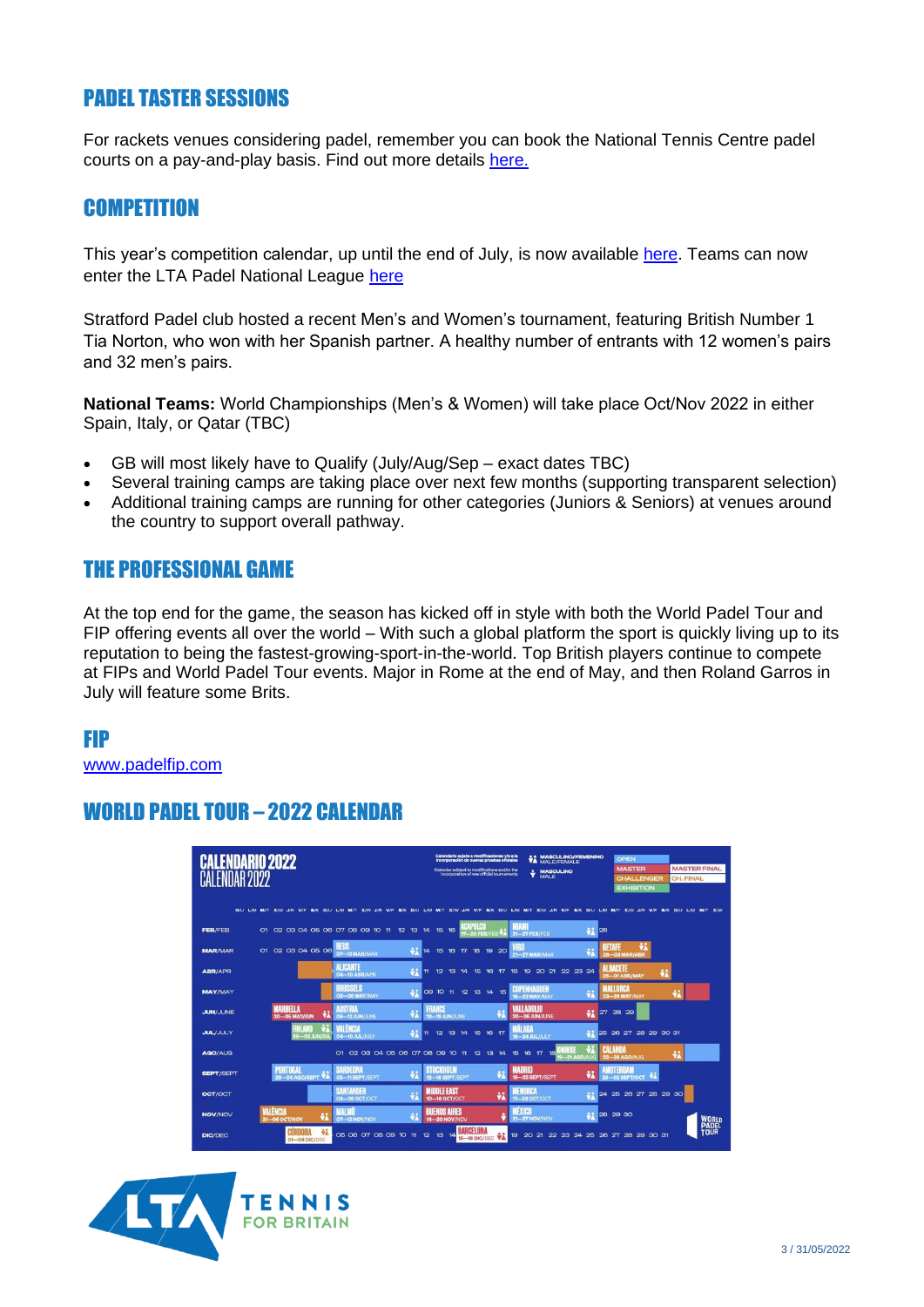### **The Danish Padel Tour May 2022 – a fantastic day out - Katherine Montague reports**



Hosted in the Royal Stage Hillerød, 30 minutes north of Copenhagen, tickets for the main show court cost £40 each, purchased from the WPT website. We watched the Round of 16 and enjoyed some tight matches between some of the best padel players in the world, including Lebrón and Salazar. I can fully recommend watching world class padel with world class Danish beer, hot dogs and cinnamon buns!

In a separate hall, the main padel brands were selling their rackets, clothing and equipment and provided mini walls on which to test their rackets.



The venue had 4 courts and it was very easy to find a seat on any court to watch matches. Players wandered around the venue, so it felt very intimate and informal.

Some of the matches featured on World Padel Tour TV, which, once registered, is free to watch.

### **FIP Tour Rome May 2022 - Tom Murray reports**

Two of our top British players (Sam Jones & Christian Murphy) competed last weekend in Rome Italy at the first FIP/Premier Padel European event (Men's only) – They lost a tight second round Qualy match after beating a top Italian pair in the first round.

The atmosphere was buzzing on Centre Court for the semi-finals and final. There were 6000+ for the final. The games were terrific, and the 'Freed from Desire' soundtrack got the crowds going! You can see videos on Premier Padel Instagram. The event was a huge success, and the Semis & Finals were broadcast on Sky Sports in UK. See FIP website for results.

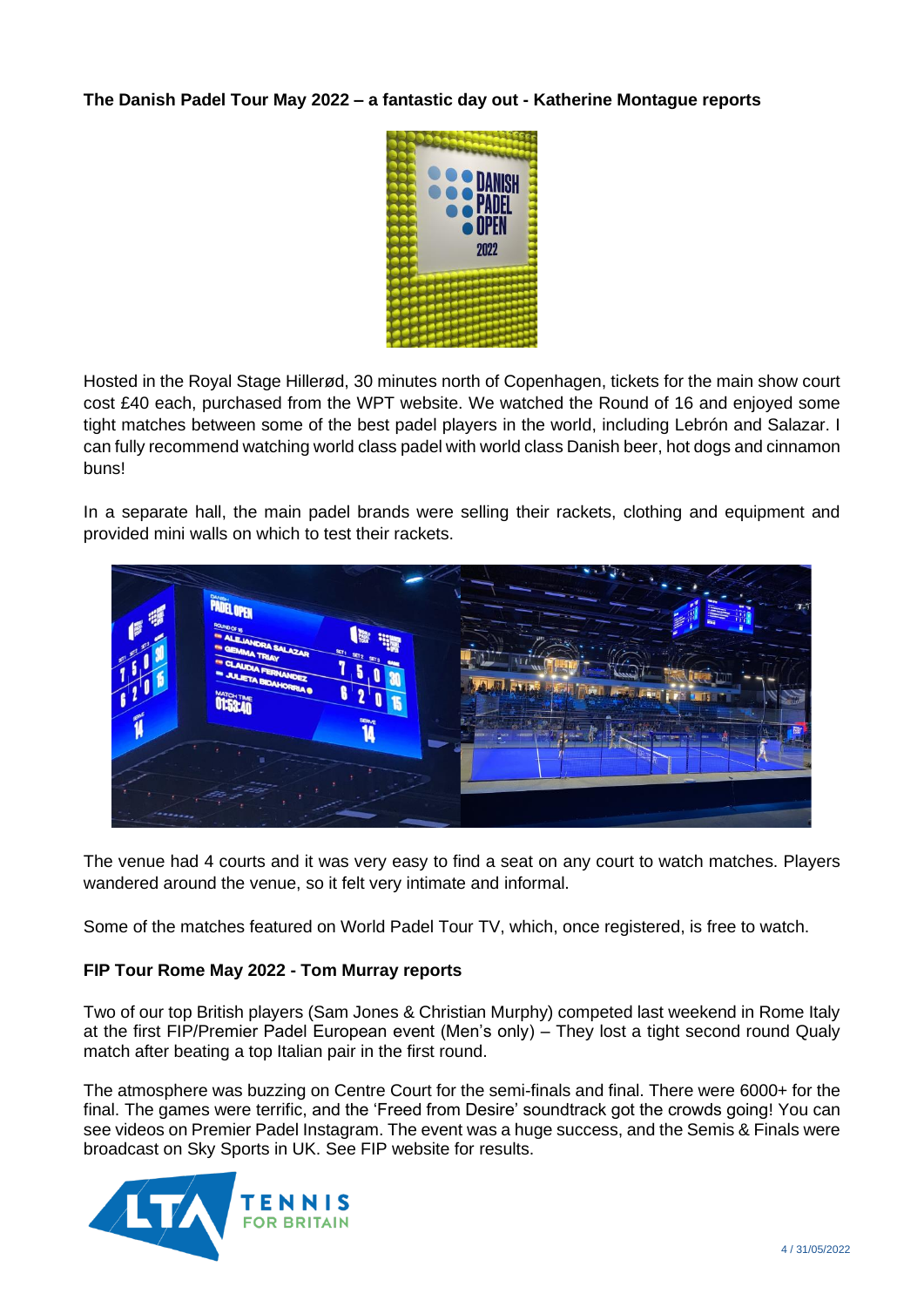

*Sam Jones (player), John Leach (coach), Christian Murphy (player) and Tom Murray (LTA's Head of Padel)*

Tia Norton competed last weekend in Mallorca at a World Padel Tour event hosted at the Rafa Nadal Academy. See WPT for results.



All of our top ranked Brits (men's & women) will now head to Marbella to compete in the next World Padel Tour event. The next FIP/Premier Padel event will be at Roland Garros in July 11-17 where we will have 2-4 Brits competing as well.

### **\*\*SAVE THE DATE\*\***

We are excited to announce that the National Tennis Centre in Roehampton will host the FIP Rise (pro tournament) in the first week in August. Spectators are very welcome. A draft outline of the event is as follows. More details to follow.

### **FIP Rise (Men's & Women's event)**

Tournament dates: Aug 4-7

- Aug 4 (Thu): Tournament starts (Qualification rounds)
- Aug 5 (Fri): Main-draw matches
- Aug 6 (Sat): Main-draw matches
- Aug 7 (Sun): Semi-Finals & Finals Day

#### **LTA Grade 2 Women's Tournament Attracts a Large Draw**

Following closely on the heels of a Grade 1 tournament at Stratford the previous weekend, which had attracted a women's draw of 24 pairs, it was fantastic to see another large women's draw on a sunny weekend in mid-May at the Grade 2 tournament held at the NTC.

16 pairs, ranging in ages from early 20's to late 50's, had a fantastic and long day of excellent padel competition. Many congratulations to Abigail Tordoff and Lila Simpson who were overall champions, winning the final against another strong partnership of Jo Ward and Helen Crook.

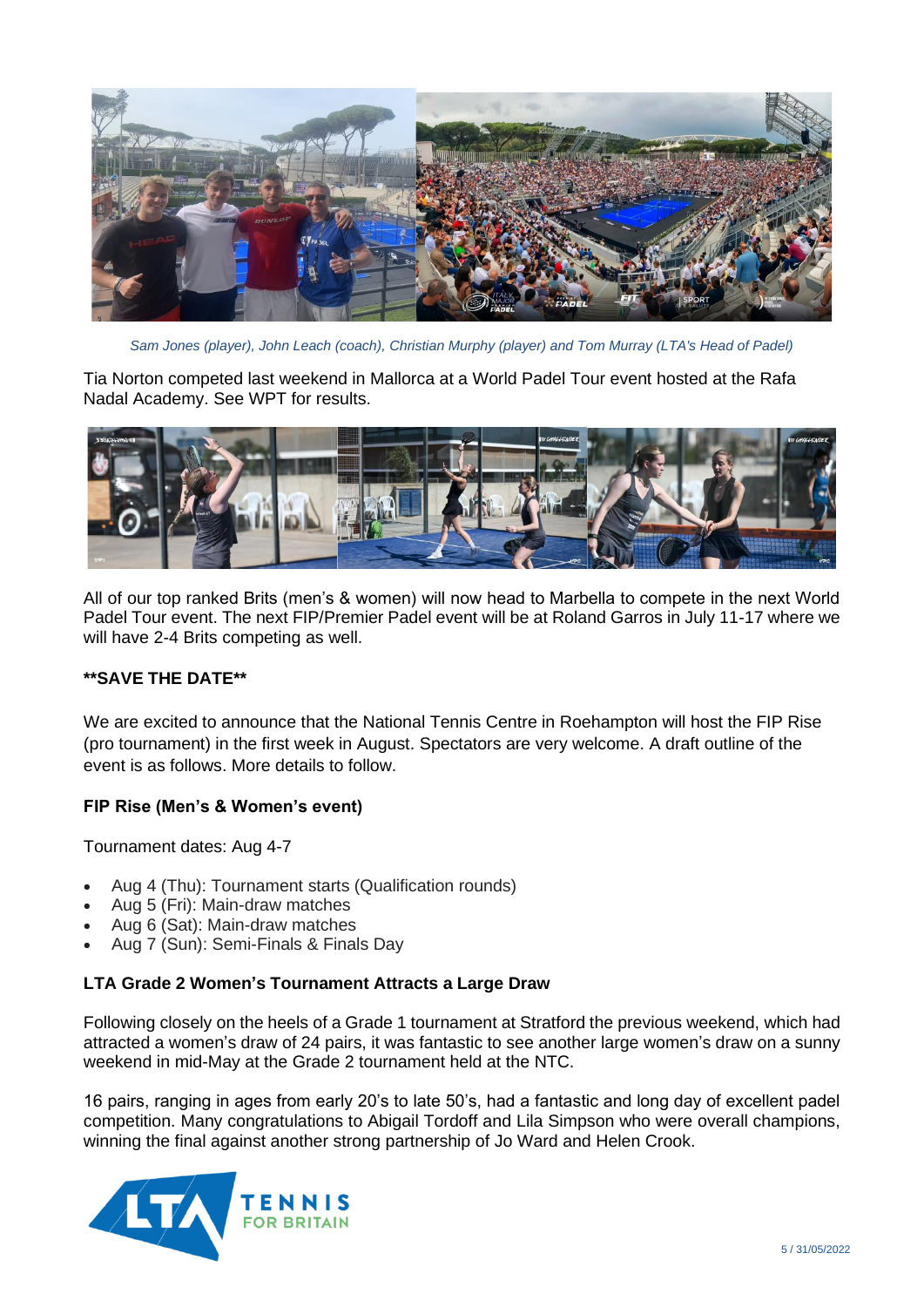

# COACHING UPDATE

Existing racket sport coaches, who would like to sign up for LTA Introduction to Padel Coaching CPD can now do so via [the LTA website.](https://www.lta.org.uk/roles-and-venues/coaches/development/courses/)

The LTA Coach Development & Support team has produced the new Padel Coaching Qualifications, the first 4-day Padel Instructor qualification launched at the end of March; anyone interested can register their interest [here.](https://www.lta.org.uk/workforce-venues/coach-teach/tennis-coach-qualifications/lta-padel-coaching-qualification/) The next pilot session will be held in Scotland, details to come soon.

# AN INTRODUCTION TO PADEL COACHING, STRATFORD, EAST LONDON

On a sunny May bank holiday, I participated in a coach training session delivered by Javier Fernandez from the Wimbledon Experience Limited team (WimX Learning). Our group consisted of mostly, but not exclusively, tennis coaches.

Aside from the tennis coaches, one was a sports teacher and keen padel player from the south coast and another, Michael, a retired, passionate padel player, keen to learn how to coach with a view to teaching beginners.

Michael plays at Stratford and has noticed a huge number of beginners new to the club, who might benefit from his knowledge and experience. The three of us were the only regular padel players of the group. So, if you are thinking about doing this course, it's not just for seasoned padel players. Completion of this course equates to 5 Continuous Professional Development (CPD) points towards the LTA tennis coach licence.